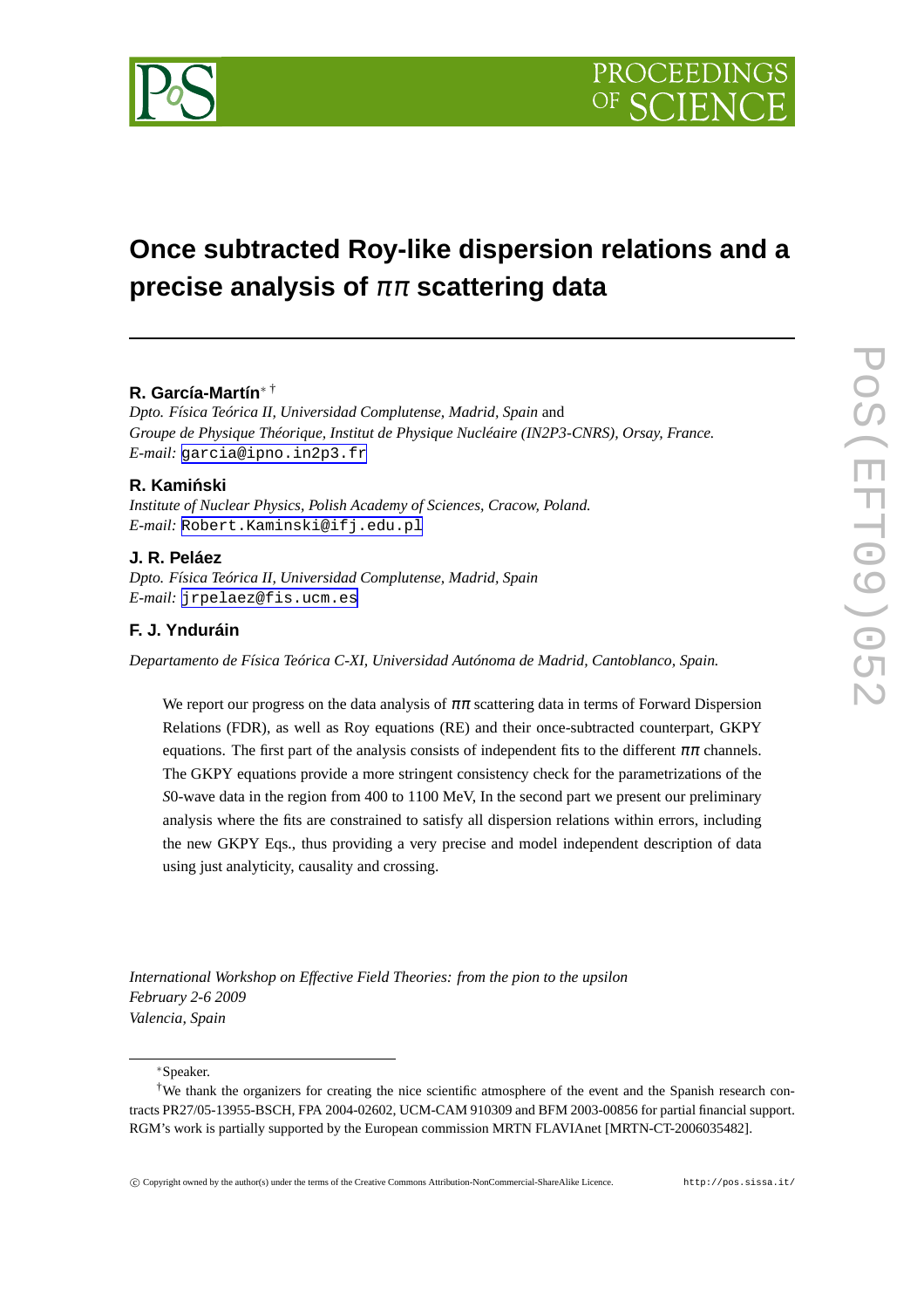## <span id="page-1-0"></span>**1. Introduction**

A precise knowledge of pion-pion scattering is of interest since it provides a test of Chiral Perturbation Theory (ChPT) as well as useful information about quark masses and the chiral con-densate [\[1\]](#page-4-0). It is also of interest to establish the properties of the  $f<sub>0</sub>(600)$  or sigma meson (see talk by J. R. Peláez [[3](#page-5-0)] in this conference and references therein). This reaction, at least in the elastic regime, is also remarkably symmetric in terms of isospin and crossing symmetries. Unfortunately, the existing experimental information on  $\pi\pi$  scattering has many conflicting data sets at intermediate energies and used to have no data at all close to the interesting threshold region. For many years this fact has made it very hard to obtain conclusive results on  $\pi\pi$  scattering at low energies or in the sigma region. However, recent [\[2\]](#page-4-0) and precise experiments on kaon decays, related to  $\pi\pi$ scattering at very low energies, have renewed the interest on this process.

The dispersive integral formalism is model independent, just based on analyticity and crossing, and relates the  $\pi\pi$  amplitude at a given energy with an integral over the whole energy range, increasing the precision. It also provides information on the amplitude either at energies where data are poor or in the complex plane. In addition, it makes the parametrization of the data irrelevant once it is included in the integral and relates different scattering channels among themselves. For all these reasons it is well suited to study the threshold region or the poles in the complex plane associated to resonances. (For our progress and references on the latter, see [[3](#page-5-0)] in this conference).

Our recent works make use of two complementary dispersive approaches, in brief:

**Forward Dispersion Relations (FDRs)** They are calculated at  $t = 0$  so that the unknown large-t behavior of the amplitude is not needed. We consider two symmetric and one asymmetric isospin combinations, to cover the isospin basis. The symmetric ones,  $\pi^0 \pi^+$  and  $\pi^0 \pi^0$ , have two subtractions and can be written as

Re 
$$
F_{00,0+}(s,0) - F_{00,0+}(4M_{\pi}^2,0) = \frac{s(s-4M_{\pi}^2)}{\pi} \mathcal{P} \cdot \mathcal{P} \cdot \int_{4M_{\pi}^2}^{\infty} ds' \frac{(2s'-4M_{\pi}^2) \operatorname{Im} F_{00,0+}(s',0)}{s'(s'-s)(s'-4M_{\pi}^2)(s'+s-4M_{\pi}^2)}
$$
(1.1)

All contributions to their integrands are positive, which makes them very precise. The antisymmetric isospin combination  $I_t = 1$  does not require two subtractions:

$$
F^{(l_1=1)}(s,0) = \frac{2s - 4M_{\pi}^2}{\pi} \mathscr{P} \cdot \mathscr{P} \cdot \int_{4M_{\pi}^2}^{\infty} ds' \frac{\operatorname{Im} F^{(l_1=1)}(s',0)}{(s'-s)(s'+s-4M_{\pi}^2)}.
$$
(1.2)

We have implemented all of them up to  $\sqrt{s} \simeq 1420 \text{ MeV}$ 

**Roy Equations (RE) [[4](#page-5-0)]** An infinite set of coupled equations fully equivalent to nonforward dispersion relations, plus some *t* −*s* crossing symmetry, written in terms of partial waves of definite isospin I and angular momentum *l*. The complicated left cut contribution is rewritten as series of integrals over partial waves in the physical region:

Re 
$$
f_{\ell}^{(I)}(s) = C_{l}^{(I)} a_{0}^{(0)} + C_{\ell}^{(I)} a_{0}^{(2)} + \sum_{I',\ell'} \mathcal{P} \cdot \mathcal{P} \cdot \int_{4M_{\pi}^{2}}^{\infty} ds' K_{\ell\ell'}^{II'}(s';s) \operatorname{Im} f_{\ell'}^{(I')}(s').
$$
 (1.3)

where the  $C_{\ell}^{(I)}$  $\ell^{\scriptscriptstyle{(I)}},\,C^{\prime}_{\ell}$  $^{(I)}$  constants (actually, first order polynomials in *s*) and  $K_{\ell\ell'}^{II'}$  kernels are known. In practice, the calculation is truncated at  $\ell < 2$  and at some cutoff energy  $s_0$ . The  $\ell \geq 2$  waves and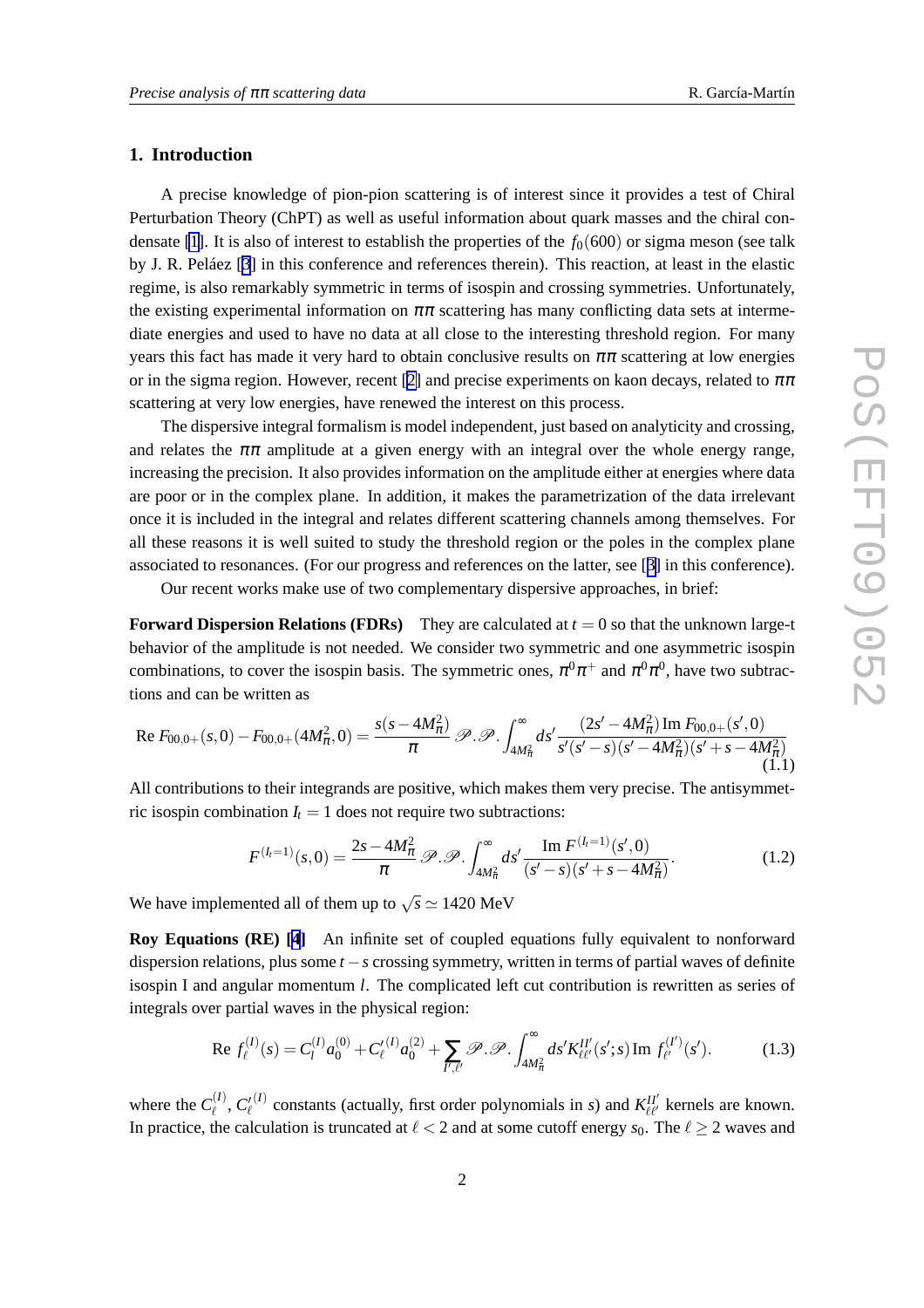the high energy are treated as input. RE are well suited to study poles of resonances but are limited to  $\sqrt{s} \le 8M_\pi \simeq 1120$  MeV. At present, we have implemented them up to  $\sqrt{s} \simeq 2m_K$ .

In the last decade the use of RE has regained interest with several aims: to improve the precision of scattering data, to discard spurious solutions, to test ChPT, or to use ChPT to obtain the subtraction constants at low energies, which can be recast in terms of the scattering lengths  $a_0^{(0)}$  $\binom{0}{0}$  and  $a_0^{(2)}$  $\binom{1}{0}$ , and to obtain precise predictions on  $\pi\pi$  scattering. In addition it is of interest for the lightest scalar resonance, but that will be detailed in J.R. Peláez's talk in this conference [[3](#page-5-0)]. In particular a series of RE analysis in [\[5\]](#page-5-0) using  $\pi\pi$  data parametrizations for the  $\ell > 2$  waves and above 800 MeV for the rest, as well as some Regge input, was performed with and without ChPT constraints. The latter provided,  $a_0^{(0)} = 0.220 \pm 0.005\,M_\pi^{-1}$  and  $a_0^{(2)} = -0.0444 \pm 0.0010\,M_\pi^{-1}$ , an extremely precise claim, together with predictions for other scattering lengths and the *S*- and *P*-wave phase shifts up to 800 MeV. Some of the input, particularly the Regge theory and the *D* waves, was questionable [\[6\]](#page-5-0), but it certainly seems to have a very small influence in the threshold region of the scalar waves [[7](#page-5-0)]. Also in these period, the Krakow-Paris [\[8\]](#page-5-0) and Paris [\[9\]](#page-5-0) groups have performed other RE analysis. The former resolved the long-standing ambiguity, discarding the so-called "up"' solution, including in their analysis a study using polarized target data. The latter checked the calculation in [[5](#page-5-0)] and claimed an small discrepancy in the Olsson sum rule. Recently, our group has also made a series of works on a dispersive analysis of  $\pi\pi$  scattering that we review in the next section.

In section 3 we advance some results on our derivation of an additional set of Roy-like dispersive equations, which are obtained by starting with a once-subtracted dispersion relation. They impose additional constraints at intermediate energies, and allow us to reduce the uncertainty of the analysis.

## **2. Overview of the analysis**

The approach we have followed throughout a series of works [\[10](#page-5-0)] can be summarized as follows:

- 1. We first obtain simple fits to data for each ππ scattering partial wave (the so called *Unconstrained Fits to Data*, or *UFD08* for short). These fits are uncorrelated, therefore they can be very easily changed when new, more precise data become available. This has actually hap-pened, for example, in [\[11](#page-5-0)], where we have included the newest, very precise  $K_{l_4}$  data [[2](#page-4-0)]. At different stages of our approach we have also fitted Regge theory to  $\pi\pi$  high energy data, and as our precision was improving, we have improved some of the UFD fits with more flexible parametrizations.
- 2. Then, these UFD08 are checked against FDR, several sum rules, and Roy's Equations. Surprisingly, some widely used data parametrizations fail to satisfy the FDR or some of the sum rules. Thus we keep those parametrizations that are in better agreement with the FDR.
- 3. Finally, we impose these dispersive relations in the previous fits as additional constraints. These new *Constrained Fits to Data* (*CFD08* for short) are much more precise and reliable than the UFD08 set, being consistent with analyticity, unitarity, crossing, etc. The price to pay is that now all the waves are correlated.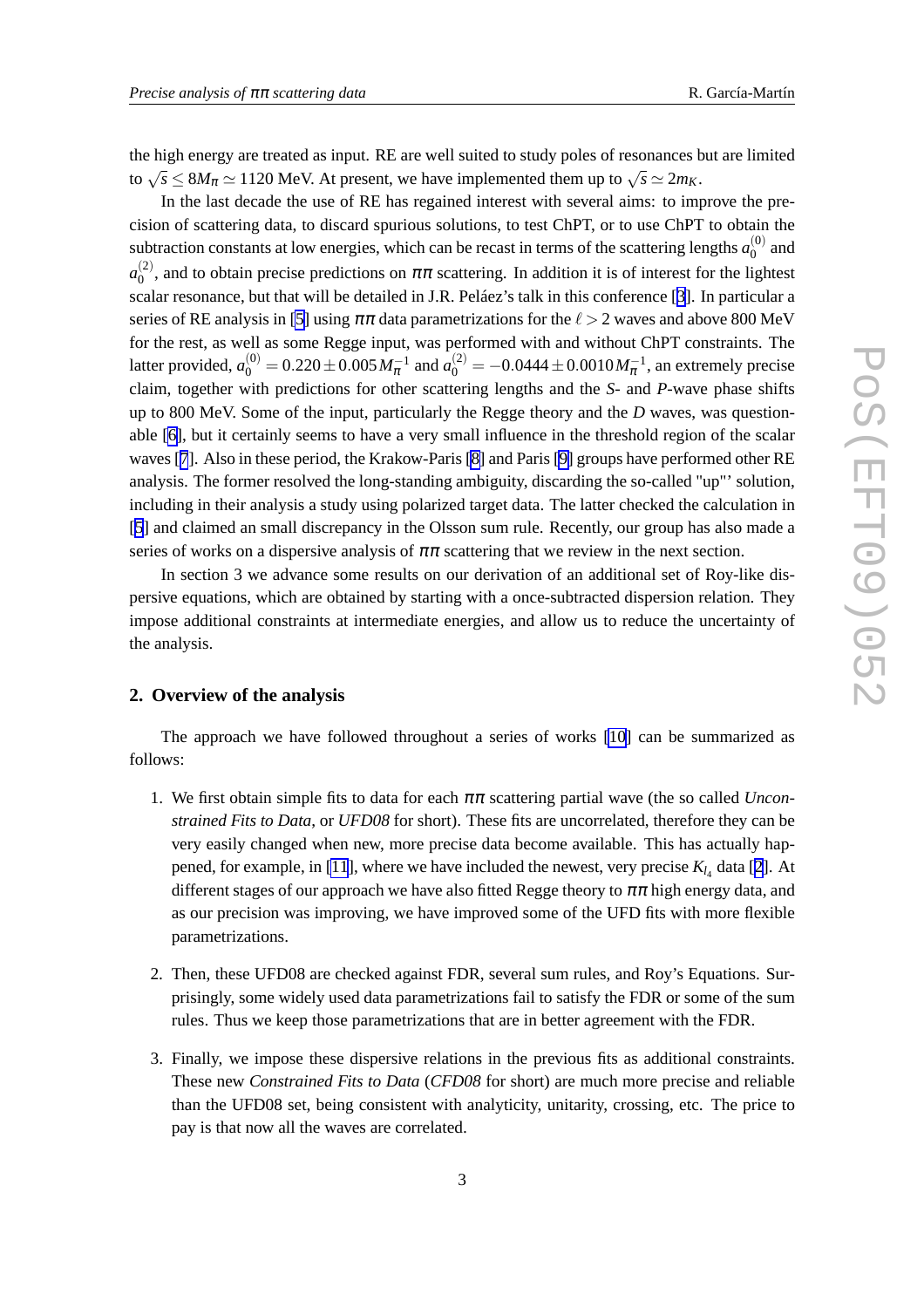|                  | Unconstrained Fits to Data (UFD08) |                               | Constrained Fits to Data (CFD08) |                               |
|------------------|------------------------------------|-------------------------------|----------------------------------|-------------------------------|
|                  | $^{2}$ < 932 MeV<br>$S^{1/2}$      | $s^{1/2} \le 1420 \text{MeV}$ | $s^{1/2}$ < 992 MeV              | $s^{1/2} \le 1420 \text{MeV}$ |
| $\pi^0\pi^0$ FDR | 0.12                               | 0.29                          | 0.13                             | 0.31                          |
| $\pi^+\pi^0$ FDR | 0.84                               | 0.86                          | 0.83                             | 0.85                          |
| $I_{t=1}$ FDR    | 0.66                               | 1.87                          | 0.13                             | 0.70                          |
|                  | $^{2}$ < 992 MeV                   |                               | $s^{1/2}$ < 992 MeV              |                               |
| Roy eq. S0       | 0.54                               |                               | 0.23                             |                               |
| Roy eq. S2       | 1.63                               |                               | 0.25                             |                               |
| Roy eq. P        | 0.74                               |                               | 0.002                            |                               |

| Unconstrained Fits to Data (UFD08) $\parallel$ Constrained Fits to Data (CFD08) |  |
|---------------------------------------------------------------------------------|--|
|                                                                                 |  |

**Table 1:** Average discrepancies  $d^2$  of the UFD08 and CFD08 for each FDR and RE. On average, the UFD are consistent with dispersion relations. Note the remarkable CFD08 consistency.

In order to quantify how well the dispersion relations are satisfied, we define six quantities ∆*<sup>i</sup>* as the difference between the left and right sides of each dispersion relation in Eqs. [\(1.1\)](#page-1-0), [\(1.2\)](#page-1-0) and ([1.3\)](#page-1-0), whose uncertainties we call  $\delta\Delta_i$ . Next, we define the average discrepancies

$$
\bar{d}_i^2 \equiv \frac{1}{\text{number of points}} \sum_n \left( \frac{\Delta_i(s_n)}{\delta \Delta_i(s_n)} \right)^2,\tag{2.1}
$$

where the values of  $s_n$  are taken at intervals of 25 MeV. Note the similarity with an averaged  $\chi^2/(d.o.f)$  and thus  $d_i^2 \leq 1$  implies fulfillment of the corresponding dispersion relation within errors. In Table 1 we show the average discrepancies of the UFD08 for each FDR, up to two different energies, and each RE up to ∼ 2*mK*. Although the total average discrepancy of the UFD08 set is practically one, they can be clearly improved in the high energy region of the antisymmetric FDR and in the scalar isospin-2 RE. This is actually done in the CDF08 set, which is obtained by minimizing:

$$
\chi^2 \equiv \left\{ \bar{d}_{00}^2 + \bar{d}_{0+}^2 + \bar{d}_{I_1=1}^2 + \bar{d}_{S0}^2 + \bar{d}_{S2}^2 + \bar{d}_P^2 \right\} W + \bar{d}_I^2 + \bar{d}_J^2 + \sum_i \left( \frac{p_i - p_i^{\text{exp}}}{\delta p_i} \right)^2.
$$
 (2.2)

where  $p_i^{exp}$  $\frac{exp}{i}$  are all the parameters of the different UFD08 parametrization for each wave or Regge trajectory, thus ensuring the data description, and  $d_I$  and  $d_J$  are the discrepancies for a couple of crossing sum rules. The weight  $W = 9$  was estimated from the typical number of degrees of freedom needed to describe the shape of the dispersion relations.

From the Table it is clear that the CFD set satisfies remarkably well all dispersion relations within uncertainties, and hence can be used directly and inside the Olsson sum rule to obtain the following precise determination *from data*:  $a_0^{(0)} = 0.223 \pm 0.009 m_{\pi}^{-1}$  and  $a_0^{(2)} = -0.0444 \pm 0.009 m_{\pi}^{-1}$  $0.0045 m_{\pi}^{-1}$ . This is in remarkable agreement with the predictions of RE and ChPT of [\[5\]](#page-5-0). Nevertheless, the agreement is fairly good only up to roughly 450 MeV, but from that energy up to 800 MeV those predictions deviate from our data analysis. We should stress that we are nevertheless talking about a disagreement of a few degrees at most and would affect the determination of the sigma mass by tens of MeV at most, which is a remarkable improvement compared with the situation just a few years ago and the huge and extremely conservative uncertainties quoted in the PDG for the  $\sigma$  mass and width, of hundreds of MeV.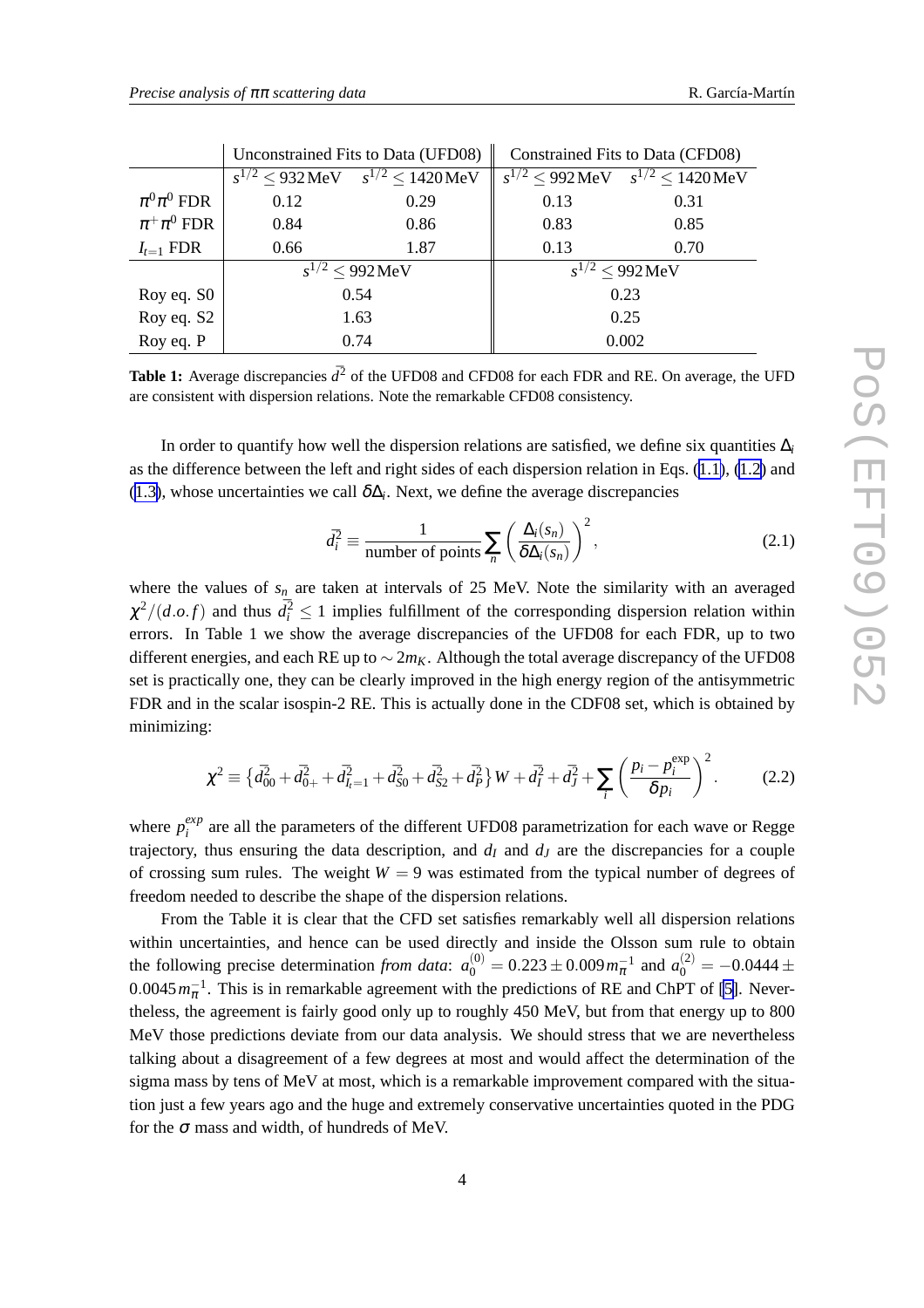<span id="page-4-0"></span>The other waves are of less relevance for this conference and we comment them very briefly, since the details can be found in [[10\]](#page-5-0). The best determination of threshold parameters is obtained by using the CFD08 set inside appropriate sum rules [\[10](#page-5-0)]. In brief, we agree with [[5](#page-5-0)] in the *P*-wave scattering length, but find disagreements of 2 to 3 standard deviations in the P-wave slope, and also in some *D*-wave parameters.

In summary the CFD08 set provides a model independent and very precise description of the  $\pi\pi$  scattering data consistent with analyticity and crossing.

#### **3. Work in progress: GKPY equations and 400 to 1100 MeV region**

The precision of the analysis sketched in the previous section in the  $\sqrt{s}$  > 400 MeV region is limited by the big uncertainties that Roy's equations propagate at high energies, in particular those coming from the *experimental* uncertainty in  $a_0^{(2)}$  $_{0}^{(2)}$ . By starting with a once-subtracted dispersion relation we arrive at the following set of Roy-like equations (GKPY for brevity):

Re 
$$
f_{\ell}^{(I)}(s) = D_{\ell}^{(I)} + \sum_{I',\ell'} \mathcal{P} \cdot \mathcal{P} \cdot \int_{4M_{\pi}^2}^{\infty} ds' \tilde{K}_{\ell\ell'}^{II'}(s';s) \operatorname{Im} f_{\ell'}^{(I')}(s').
$$
 (3.1)

in which the  $\tilde{K}^{II'}_{\ell\ell'}$  kernels and  $D^{(I)}_{\ell}$  $\ell^{(1)}$  subtraction constant are known and will be explicitely given in an upcoming work. It is important to note that, whereas the subtraction constants in RE constitute a first-order polynomial in *s*, they are here just combinations of  $a_0^{(0)}$  $_0^{(0)}$  and  $a_0^{(2)}$  $0^{(2)}$ . Therefore, the propa-gation of uncertainties (see Fig. [1](#page-5-0)) is as follows: for  $\sqrt{s}$  < 400 MeV RE have smaller uncertainties, but for  $\sqrt{s}$  > 450 MeV GKPY equations have a significantly smaller error band. This enables further improvements in our fits for the *S*0-wave in the 400 to 1100 MeV region. In fact, the level of precision attained in this region forces us to refine our fits by means of an improved matching between the *S*0-wave parametrizations at low and intermediate energies, which occurs at 932 MeV, imposing also continuity in the first derivative. Preliminary results for the phase shifts can be seen in Fig. [2](#page-5-0) (left), to compare with that of the previous fit (dashed line). For clarity, we do not provide the data points, which are nevertheless reasonably well described by both parametrizations when taking into account the experimental errors.

Finally, we have obtained a new CFD using this improved UFD as the starting point, and adding the GKPY equations as an additional constraint. The results obtained (see plot on the right in Fig. [2](#page-5-0)) are very similar to the previous CFD, but GKPY fulfillment is improved.

#### **Acknowledgments**

This work is dedicated to the memory of Prof. Ynduráin who recently passed away but participated decisively in the main discussions and initial calculations of this work.

#### **References**

- [1] J. Gasser and H. Leutwyler, Annals Phys. **158**, 142 (1984).
- [2] J. R. Batley *et al.* [NA48/2 Collaboration], Eur. Phys. J. C **54** (2008) 411. S. Pislak *et al.* [BNL-E865 Collaboration], Phys. Rev. Lett. **87** (2001) 221801 [arXiv:hep-ex/0106071].